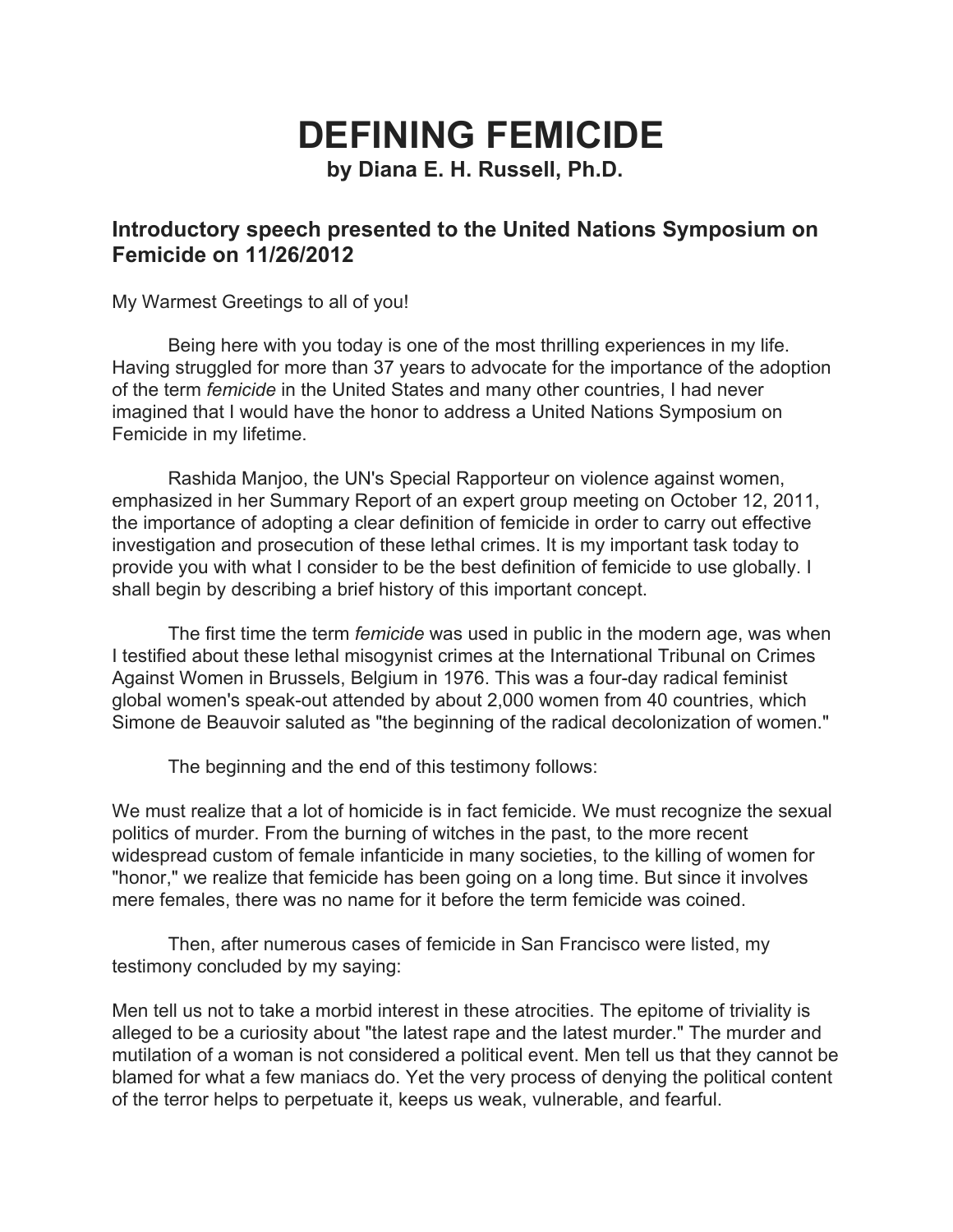These are the twentieth century witch-burnings. The so-called maniacs who commit these atrocities are acting out the logical conclusion of the woman-hatred which pervades the entire culture.

Recently, this has resulted in several pornographic movies whose climax is said to be the actual killing and dismembering of a woman. These so-called "snuff" movies are now being imitated. For example, a movie shown in the U.S. is advertising that it is impossible for audiences to tell whether the killing of the woman is real or not.

The women slaughtered in "snuff" movies have no names. The names of those I have read out to you today will soon be obliterated. No demonstrations have accompanied them to the grave, no protests rocked the city, no leaflets were passed out, no committees were formed. But today we have remembered them. And tomorrow, we must act to **stop femicide**!

As will be evident to you, this testimony wasn't written in the sort of language that one finds in UN documents!

It is the language of the Western women's liberation movements to whom we are all greatly indebted for initiating and pursuing the struggle to combat many different forms of violence and sexual abuse of women and girls.

Although this testimony didn't provide an explicit definition of femicide, it nevertheless makes clear that the term *femicide* refers to the misogynist murder or murders of women.

\*\*\*\*\*\*\*\*\*\*\*\*\*\*\*\*\*\*\*\*\*\*\*\*\*\*\*

In the first book I coedited in 1992, titled, *Femicide: The Politics of Woman Killing*, Jill Radford and I defined *femicide* simply as "the misogynist killing of women by men." In my second co-edited volume titled, Femicide in Global Perspective, I redefined *femicide* in 2001 as "the killing of females by males **because**they are female" (p. 3). Finally, due to the fact that a small percentage of women **also**kill females *because* they are female, I recently adopted a definition that closely resembles the one published in a UN document on May 7, 2012: i.e., that "femicide is the killing of a female because she is a female."\* [\*Economic and Social Council, Commission on Crime Prevention and Criminal Justice Twenty-second session. p. 4, para. 26]. My only objection to this definition is that it only applies the killing of one female because of her gender. Clearly, it should also apply to from one to many millions of females. Thus I now define femicide as **the killing of one or more females by one or more males** *because***they are female**.

I suspect that many of you here today have also heard of the term *feminicide*. When I was invited to a Seminar on Femicide in Juarez, Mexico, in 2004, that had been